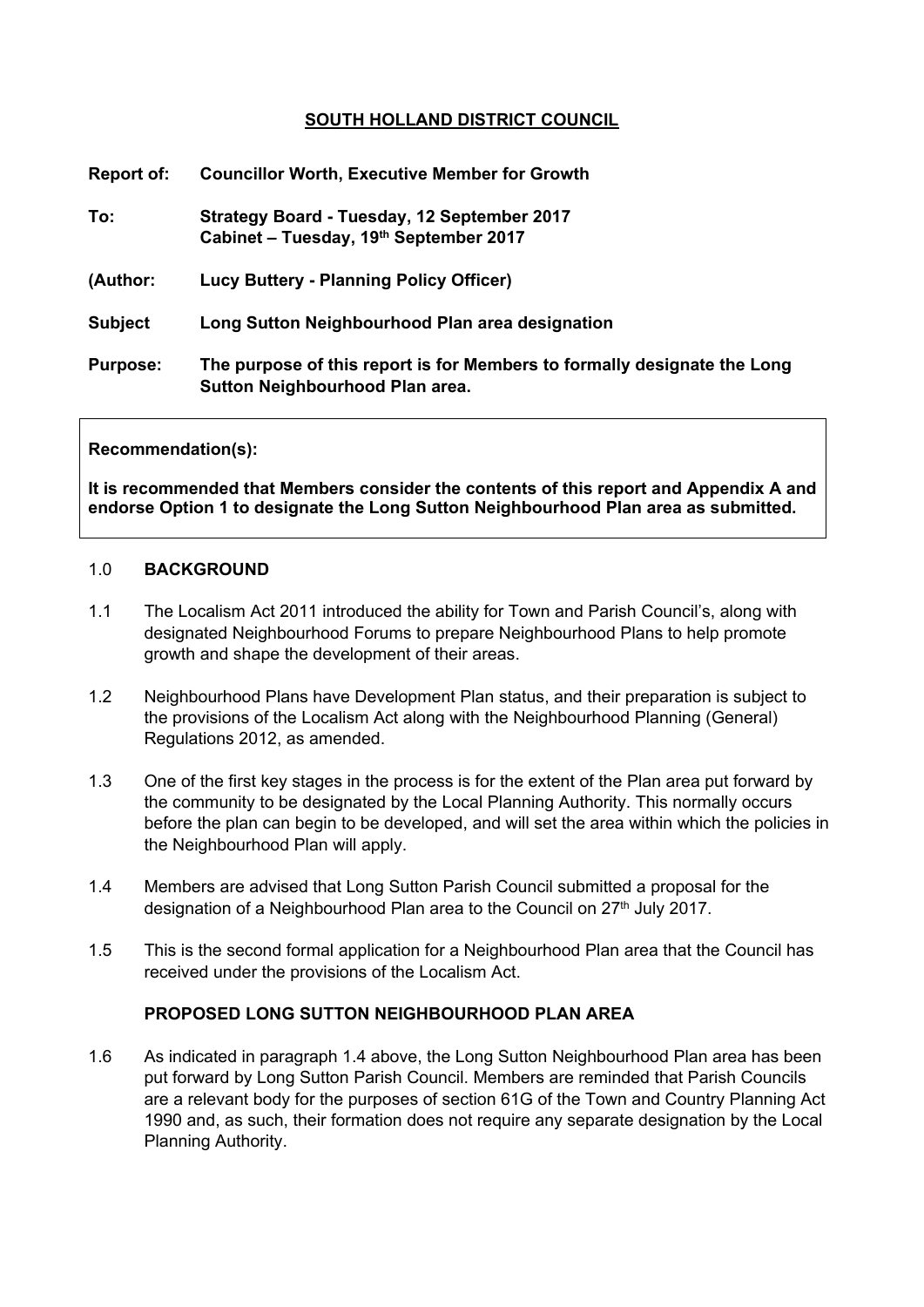- 1.7 The plan area put forward includes the whole of the parish of Long Sutton (see map in Appendix A).
- 1.8 The justification provided by the parish council for choosing the proposed area has been considered. The community stated that as Long Sutton is a predominantly rural parish it is important to protect the rural setting of the town, whilst managing through the plan appropriate development in the countryside. This approach is considered suitable.
- 1.9 The 1990 Act requires the Council to consider the desirability of confirming the whole or part of a Parish as a Neighbourhood Plan area. Section 61G (7) of the 1990 Act states that Neighbourhood Plan areas must not overlap. The Neighbourhood Plan area submitted by Long Sutton Parish Council is considered appropriate as it will avert potential future issues of overlapping should a proposal be made to designate a Neighbourhood Plan area in an adjacent parish.
- 1.10 Given that the area is not principally an employment area (in planning terms), there is no indication that the area should be designated as a Business area (as set out in the 1990 Act).
- 1.11 The Council is at the final stage of producing a new single Local Plan document (in conjunction with Boston Borough Council and Lincolnshire County Council) which, once adopted, will replace the current suite of Statutory Development Plan documents. The Council has a duty to support the Neighbourhood Plan process and so will need to work alongside Long Sutton Parish Council as it moves through the most critical stage of the Local Plan process. This is due to the fact that the Neighbourhood Plan is required to be in broad conformity with the strategic policies of the Local Plan, which itself seeks to provide the strategic direction for growth and change in South East Lincolnshire.

# **PUBLICISING THE DESIGNATED PLAN AREA**

- 1.12 Due to changes to the Neighbourhood Planning Regulations it is no longer a requirement for the Council to undertake consultation on a proposed Neighbourhood Plan area where the area specified in the application consists of the whole of the parish council's area.
- 1.13 However, if members endorse the proposed Neighbourhood Plan area, the Council is required by Regulation 7 of the Neighbourhood Planning Regulations to publicise this fact. A formal notice will be placed in the local press (the Spalding Voice), as well as on the Council's website. Members are reminded that the wider publication and consultation on the Neighbourhood Plan will be the responsibility of the Parish Council as it moves forward.

# 2.0 **OPTIONS**

- 2.1 There are two options open to Members, which are as follows:
	- Option 1 Cabinet considers the content of this report and confirms the Neighbourhood Plan area as submitted by Long Sutton Parish Council as set out in Appendix A of this report.
	- $\bullet$  Option 2 Do nothing.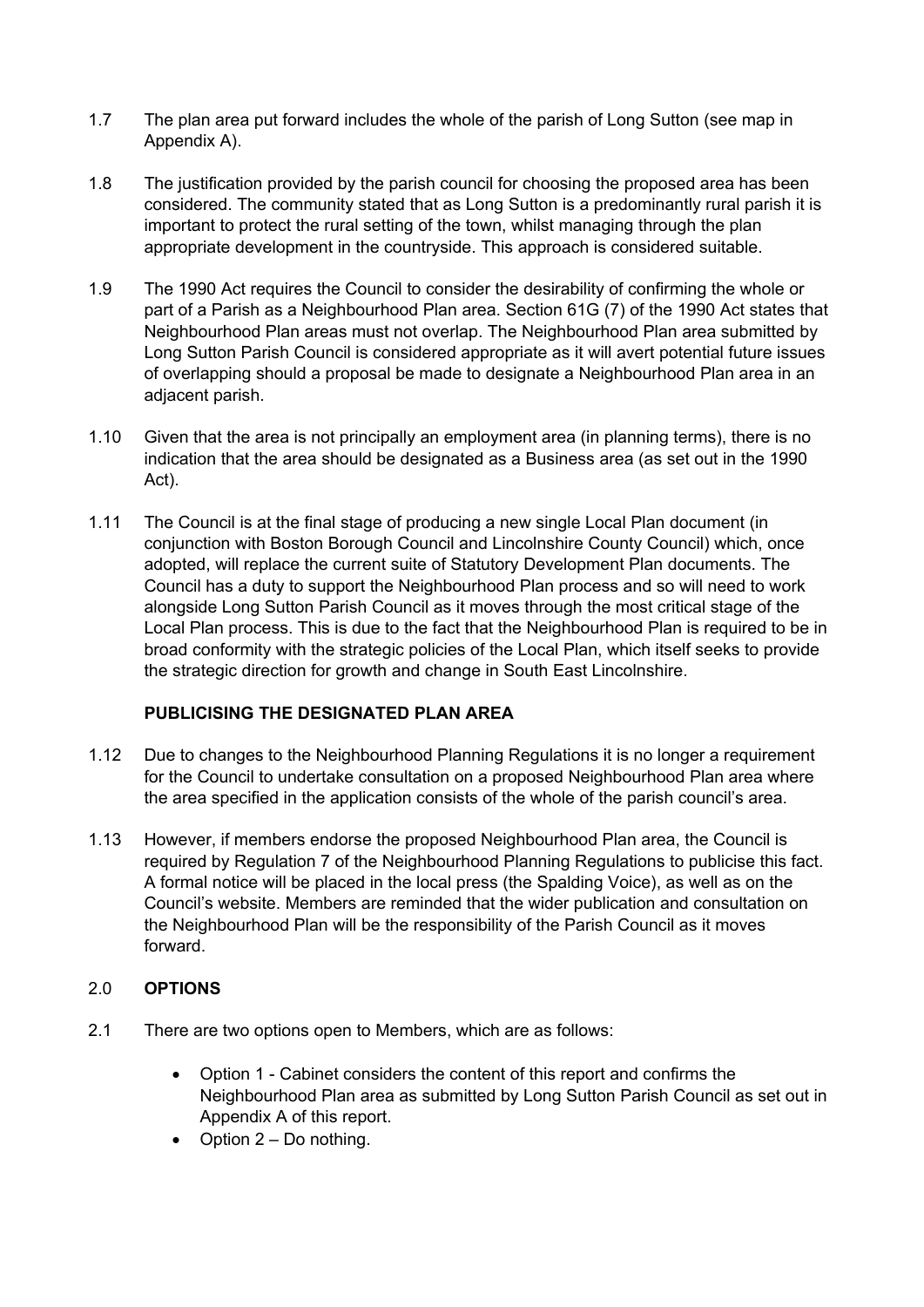# 3.0 **REASONS FOR RECOMMENDATION(S)**

- 3.1 It is recommended that Cabinet endorses Option 1 above. As highlighted within the report, the Neighbourhood Plan area proposed is considered to be appropriate and there are no issues that should affect the confirmation of the Plan area.
- 3.2 The Neighbourhood Planning Regulations require the Local Planning Authority to make a designation. As such, the alternative option to 'do nothing' would prevent the Neighbourhood Plan from moving forward.

## 4.0 **EXPECTED BENEFITS**

4.1 The expected benefits of confirming the Plan area is to enable the community to move forward with the preparation of the Neighbourhood Plan.

## 5.0 **IMPLICATIONS**

## 5.1 **Carbon Footprint / Environmental Issues**

5.1.1 It is the opinion of the report author that there are no implications.

## 5.2 **Constitutional & Legal**

5.2.1 The designation of Neighbourhood Plans is in accordance with the Neighbourhood Planning (General) Regulations 2012, as amended, as well as the provisions of the Localism Act 2011.

## 5.3 **Contracts**

5.3.1 It is the opinion of the report author that there are no implications.

## 5.4 **Corporate Priorities**

5.4.1 Confirmation of the Plan area, thereby facilitating the advancement of the Neighbourhood Plan, will help support the Council's Corporate Priority to "have pride in South Holland by supporting the district and residents to develop and thrive".

## 5.5 **Crime and Disorder**

5.5.1 It is the opinion of the report author that there are no implications.

## 5.6 **Equality and Diversity / Human Rights**

5.6.1 It is the opinion of the report author that there are no implications.

## 5.7 **Financial**

5.7.1 There will be a small cost to the Council for the placing of the required press notices upon confirmation of the Plan area boundary.